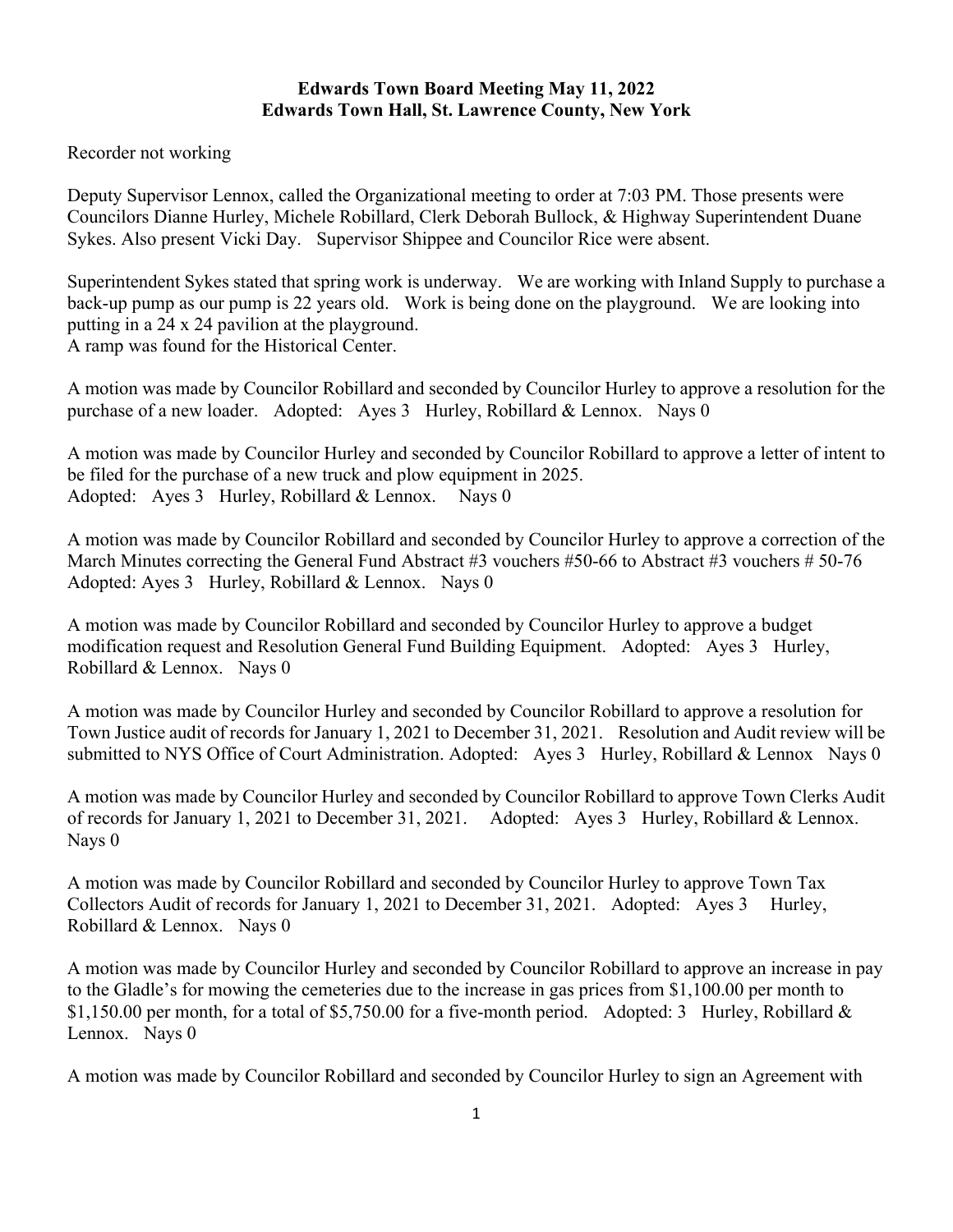Duflo Chemical to spray for mosquitos at a cost of \$3087.00. This is an increase of \$147.00 from last year. Adopted: Ayes 3 Hurley, Robillard & Lennox. Nays 0

A motion was made by Councilor Robillard and seconded by Councilor Hurley to approve a Resolution for an agreement with DANC for technical assistance on Chlorine contact system. Adopted: Ayes 3 Hurley, Robillard & Lennox. Nays 0

A motion was made by Councilor Hurley and seconded by Councilor Robillard to approve to hold a public hearing on June 8<sup>th</sup> prior to our June Board meeting concerning use of Covid money. Adopted: Ayes 3 Hurley, Robillard & Lennox. Nays 0

A motion was made by Councilor Robillard and seconded by Councilor Hurley to give \$500.00 dollars to the Edwards fire Department for the operation of Community Day. Adopted: Ayes 3 Hurley, Robillard & Lennox. Nays 0

A motion was made by Councilor Hurley and seconded by Councilor Robillard to approve Secretary to the Supervisor Sharee Lanphear reports for April 2022 and April 2022 bank statements Adopted: Ayes 3 Hurley, Robillard  $&$  Lennox Nays 0

A motion was made by Councilor Robillard and seconded by Councilor Hurley to approve Clerk Bullock's clerk report for April 2022 and April 2022 bank statements. Adopted: Ayes 3 Hurley, Robillard & Lennox Nays 0

A motion was made by Councilor Hurley and seconded by Councilor Robillard to approve Clerk Bullock's tax report for April and April's 2022 bank statements. 88.84% collected. Adopted: Ayes: 3 Hurley, Robillard & Lennox. Nays 0

A motion was made by Councilor Hurley and seconded by Councilor Robillard to approve Town of Edwards Justice Court Reports for April and April 2022 bank statements Adopted: Ayes 3 Hurley, Robillard & Lennox. Nays 0

A motion was made by Councilor Robillard and seconded by Councilor Hurley to accept the April 2022 minutes as presented and dispense of the reading. Adopted: Ayes 3 Hurley, Robillard & Lennox Nays 0

A motion was made by Councilor Hurley and seconded by Councilor Robillard to pay all General Fund abstract #5 of 2022, vouchers #101-120. Adopted: Ayes 3 Hurley, Robillard & Lennox Nays 0

A motion was made by Councilor Robillard and seconded by Councilor Hurley to pay all Highway Fund abstract #5 of 2022, vouchers #454-468. Adopted: Ayes 3 Hurley, Robillard & Lennox Nays 0

A motion was made by Councilor Hurley and seconded by Councilor Robillard to pay all Water District abstract #5 of 2022, vouchers #19-22. Adopted: Ayes 3 Hurley, Robillard & Lennox Nays 0

A motion was made by Councilor Robillard and seconded by Councilor Hurley to pay all Sewer District abstract #5 of 2022, vouchers #30-36. Adopted: Ayes 3 Hurley, Robillard & Lennox Nays 0.